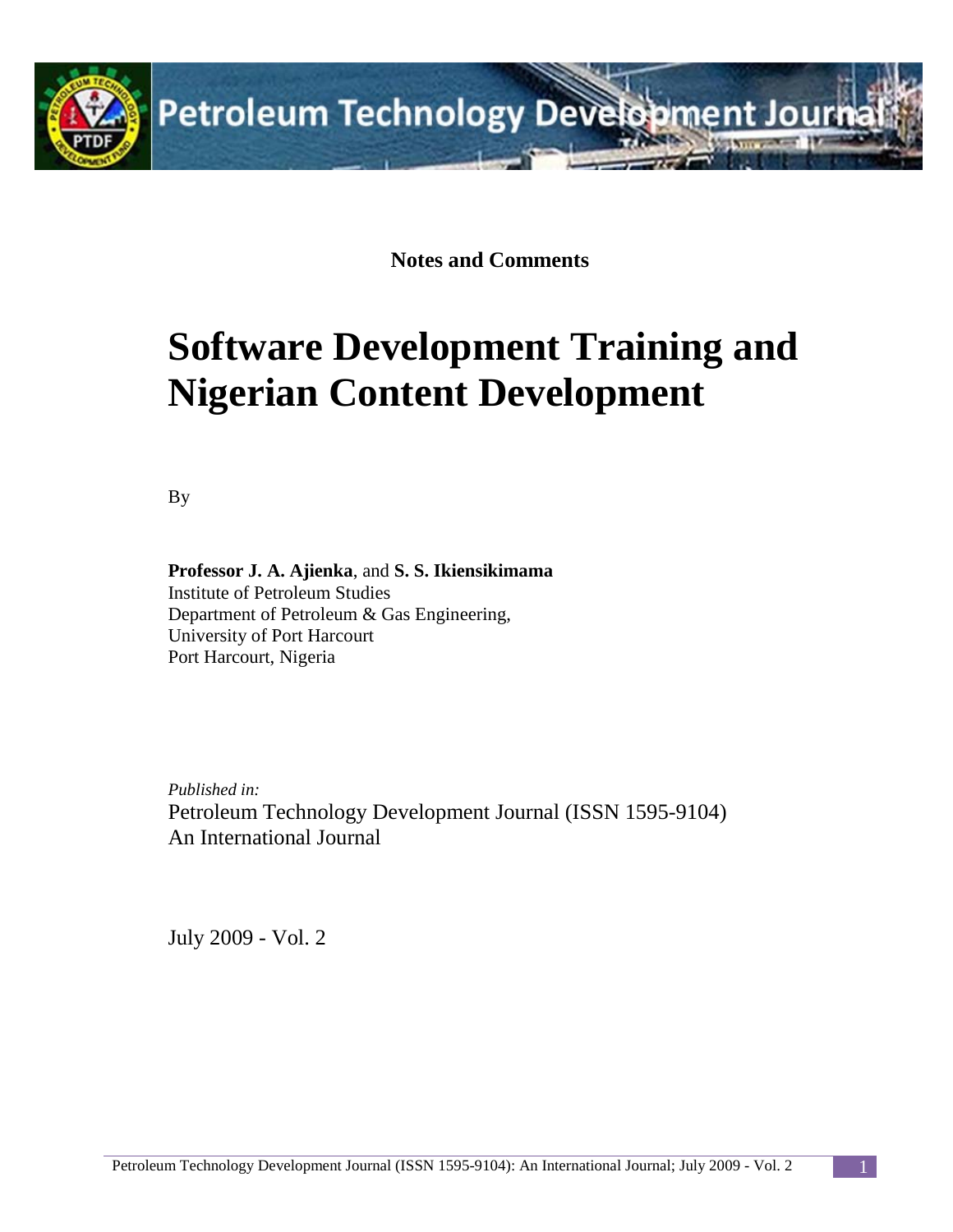#### *Abstract*

*The oil and gas industry is heavily dependent on software for facilities design and operation, database management, reservoir modelling and surveillance, production simulation and optimization. Software packages are required in the upstream, midstream and downstream sectors of the industry as well as production accounting, business and environmental impact modelling. In this regard the Institute of Petroleum Studies (IPS) has taken steps to domesticate Petroleum Engineering software development to enable Nigeria Content Development initiative targets realized in the area of software development and application.*

### **Introduction**

The Institute of Petroleum Studies (IPS) is an international graduate school established through collaboration between IFP School Paris and the University of Port Harcourt in partnership with industry. The collaboration with IFP School, which is a foremost European post graduate school in oil and gas technology, has enabled the Institute to leverage on the international experience of IFP School. The IFP School is an industry-oriented postgraduate school. It is a subsidiary of the IFP organization which has an impressive profile<sup>1</sup>. The partnership with industry is an innovative co-operation mutually beneficial to industry and the University<sup>[1](#page-1-0)</sup>. Industry, the beneficiaries of the products (i.e. the graduates of the Institute) is active in the programme life cycle of the Institute – from curriculum development to course delivery, field/laboratory visits, software application, field case studies, project supervision and evaluation. Industry is uniquely active in the Advisory Board of the Institute as well as the Research Advisory Board to advise the Institute to engage in industryrelevant applied research.

The Institute also collaborates with national and international professional bodies such as the international Society of Petroleum Engineers (SPE), Nigerian Environmental Society (NES), Nigerian Society of Engineers (NSE) and the Nigerian Institute of Safety Professionals (NISP). Through these bodies, the Institute presents our students to international professional certification examination. Thus, our students receive International Well Control Forum (IWCF) (Europe), National Registry of Environmental Practitioners (NREP, USA), NISP (Nigeria). The oil and gas sector is the engine that drives the Nigerian economy, providing the bulk (about 90%) of total revenue as well as the foreign exchange earnings for the country. However, despite the huge investments made by the Federal Government of Nigeria in this sector, an average of \$10 billion per annum, its contribution to the Gross Domestic Product (GDP) has been very minimal. This can be attributed to the low Nigeria content in the industry. One of the major aspects of Local Contents Initiative is Software Development and Training.

#### **Software Development and Training at the IPS**

State-of-the-art industry software packages are available through software solutions companies. There are also in-house corporate software. There is room for the development of efficient software and in some cases incorporating Niger Delta petrophysical and fluid property (PVT) models. Economic software need to be domesticated to incorporate Nigerian Petroleum Profit Tax, fiscal regimes, operating systems and models.The Institute of Petroleum Studies has developed a number of software packages as part of our applied research objectives (see Table 1). These software

<span id="page-1-0"></span><sup>&</sup>lt;sup>1</sup> IFP School Brochure, [www.ifp.school.com](http://www.ifp.school.com/)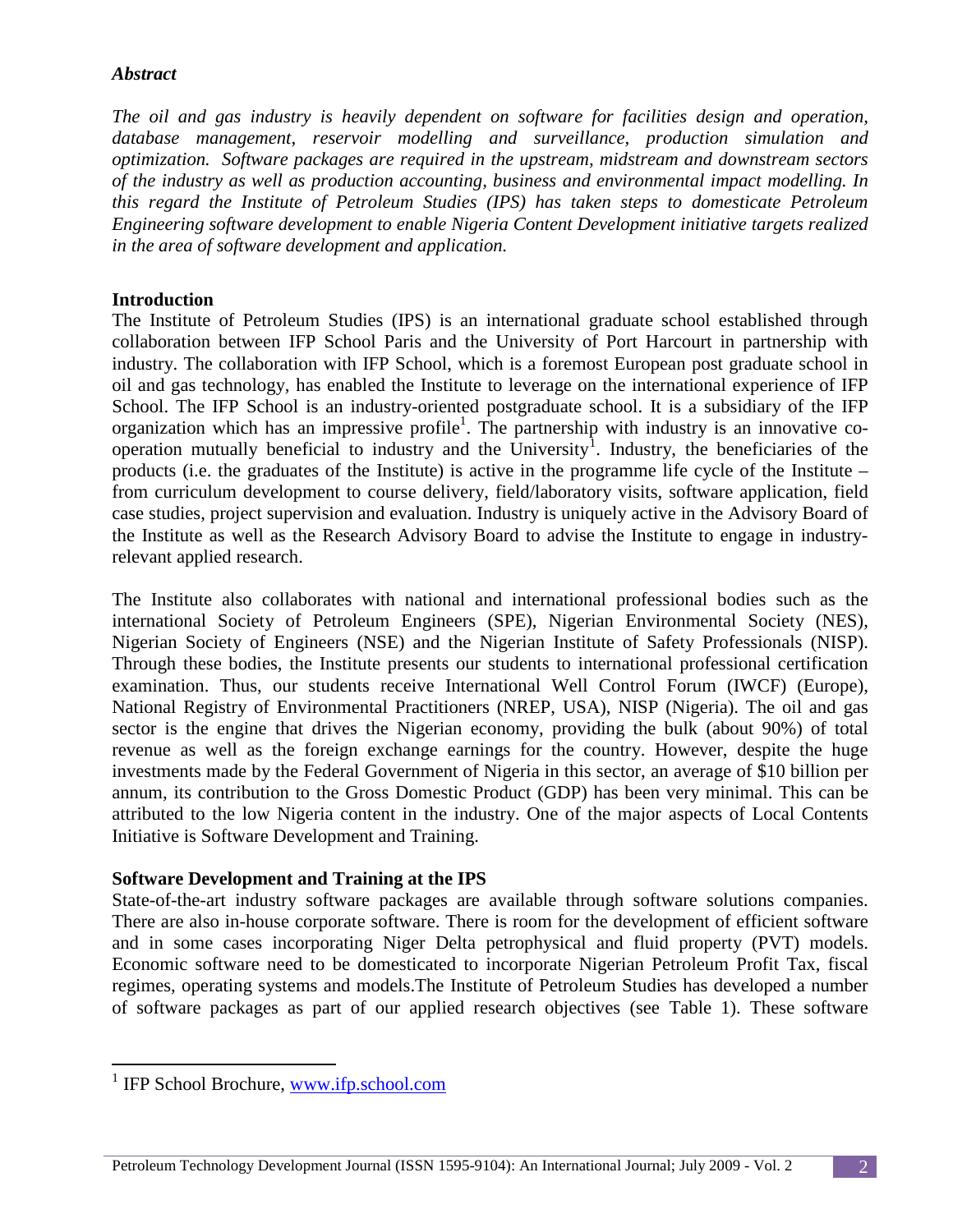packages provide innovative solutions to oilfield challenges, thus improving productivity and optimizing profitability. These packages are also very user friendly. Some of these packages are being used in the industry while some others are undergoing the process of validation and evaluation.

Most of the training modules have state-of-the-industry software such that our graduates are operations-ready when they are engaged by industry. Recently, the Institute has set up a programme for software training that will run modules of commercial software in the different sectors of the industry (see Table 2).

In software training, apart from productivity software such as word processing, database management, presentation and programming software, our students receive professional state of the industry software training from industry experts. A list of software on which our students receive training is given in Table 1. Some current software packages used in the petroleum industry are given on Table 2. Figure 1 shows Flash/Welcome Screens for IPS Software Solutions. Some of these software packages are rented, some are purchased and some are developed in-house. Thus, IPS has a rich library of industry software, which is now made available for open training through our software training centre<sup>[2](#page-2-0)</sup>.

There is a pool of local talent that can be tapped to engage in software development targets within the context of the Nigerian Content Development. In 2006, IPS organized a conference on Software Engineering and published a Technical Transaction on the challenges of Engineering Software Development<sup>[3](#page-2-1)</sup>. This publication presented some software developed by Nigerians in the petroleum industry.

#### **The Way Forward**

Recently, in the Guardian of April 23, 2009, the Director General of the the National Information Technology Development Agency (NITDA)<sup>[4](#page-2-2)</sup>, Professor Cleopas Angaye revealed that Software Parks will be developed to create a conducive atmosphere for the development of software. This, if implemented faithfully will create our own Silicon Valley that will contribute to Nigerian Content Development (NCD).

The objectives of the local content policy are : to promote a framework that guarantees active local participation without comprising standards, to promote value adding in Nigeria through utilization of local raw materials and human resources and to promote steady, measurable and sustainable growth of Nigeria content. It is obvious that Government effort alone may not achieve these objectives, especially in software development and training. It is commendable that about 200 Nigerian Engineers as at year 2007 were trained in HYSYS and Plant Design Management System (PDMS) since the inception of the  $NCD<sup>5</sup>$  $NCD<sup>5</sup>$  $NCD<sup>5</sup>$ . This is actually a far cry to the number of Engineers that should be

<span id="page-2-0"></span> <sup>2</sup> IPS Uniport Newsletter, Vol. 4, No. 1, April 2009, p18-19

<span id="page-2-1"></span><sup>3</sup> Kuye, A. O., Ajienka, J. A., Awotua-Efebo, E. B., Nwachukwu, E. O., Owolabi, O., Ikiensikimama, S. S., Egbe, T (2006): IPS Technical Transaction on Software Engineering, Vol. 1, IPS Applied Technology Series, University of Port Harcourt, Nigeria, 150pp.

<span id="page-2-2"></span><sup>4</sup> Guardian of Thursday April 23, 2009, p21

<span id="page-2-3"></span><sup>&</sup>lt;sup>5</sup>Adisa Adetoun (2007): "Information Technology Funding and National Content Development" Organized by NAPIMS, Sept 21, 2007. www.itan.org.ng/napims%20papers%20by%20Mr%20Adisa%20Adetoun.doc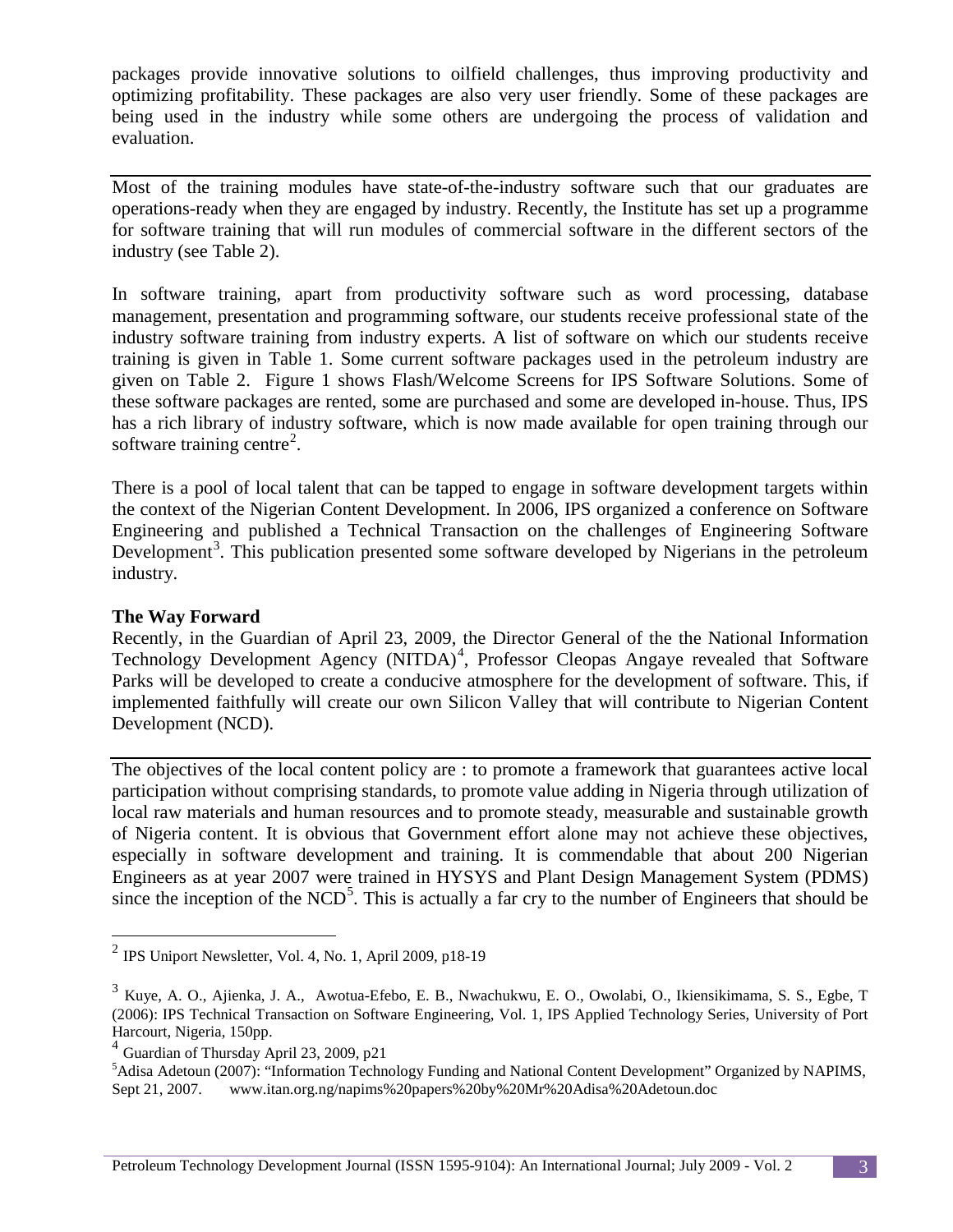trained yearly in such software packages. This development had only been achieved in the area of software training and not software development. Therefore, concerted effort should be made in software development as part of the drive for NCD by way of setting clear guidelines for software development initiatives.

Collaboration among software solution providers, computer hardware companies, the Computer Association of Nigeria, Institutes and Centers will create the vital synergy that will fast track software development and application. Software developed should be used in training students as part of the evaluation process. There should also be a deliberate policy of making all commercial software used in the country to be made available to petroleum engineering schools to train students. This should be mandatory.

The Schlumberger Nigeria Limited established a Regional Training Center at the University of Ibadan and also donated PETREL licenses to some schools including IPS and the University of Port Harcourt. This token needs to be encouraged and sustained. Multinational companies know that the synergy with higher institutions is relevant and mandatory in product marketing. Graduate students can play active role in software development and evaluation.

#### **Conclusions**

As part of our contribution towards the Nigerian Content Development, the Institute of Petroleum Studies has developed a number of software solutions to petroleum industry problems. A Software Development and Training Centre has been established in the Institute which also carries out software evaluation and certification.

The design and operations in the petroleum industry are highly dependent on the use of state -of-theart software. Therefore, for effective Nigerian Content Development, there is the urgent need to encourage the development of software. Government should make it mandatory that all commercial software packages used in the oil and gas industry are made available to petroleum schools. Setting software development and training targets will go a long way to achieving the laudable objectives of the NCD drive.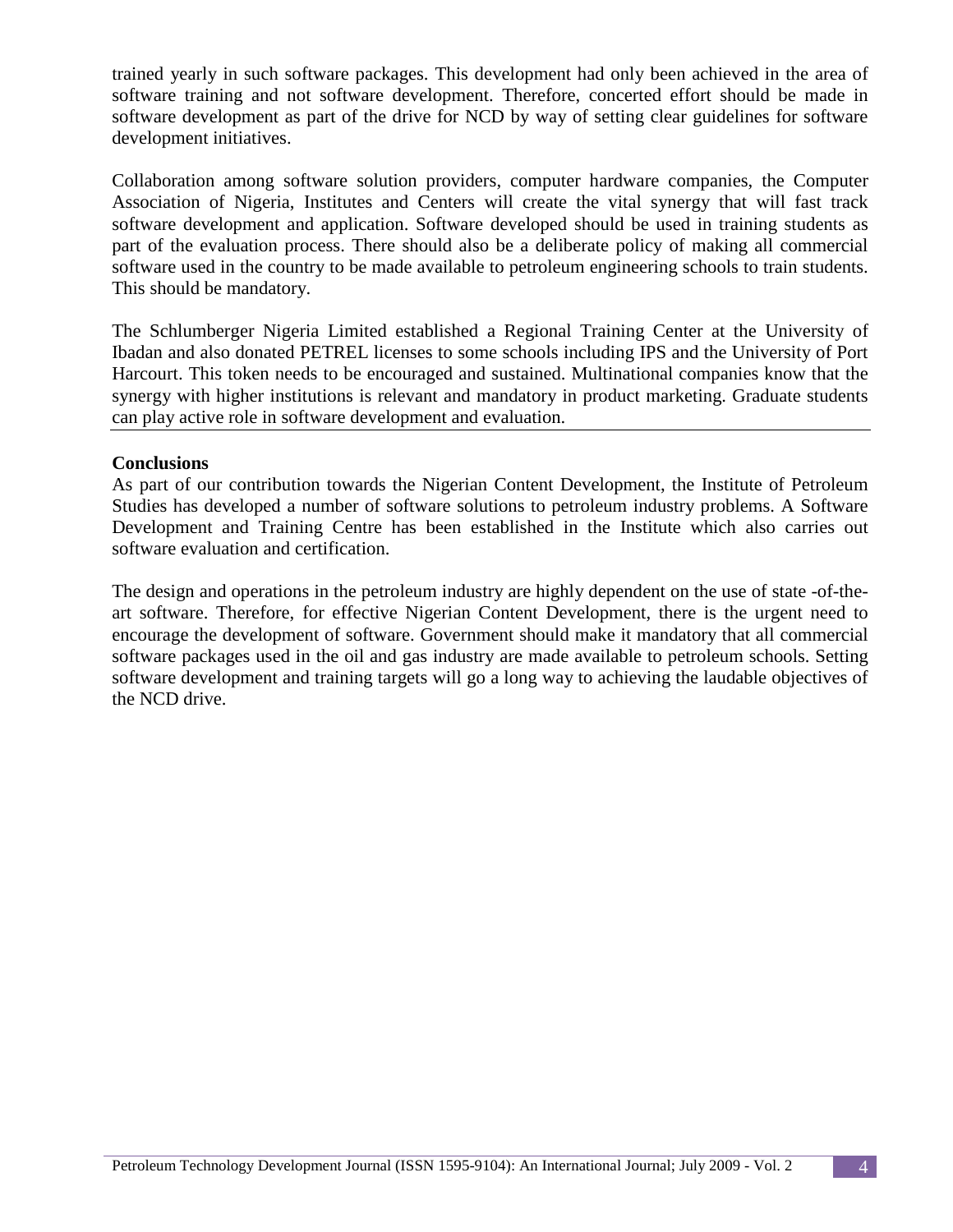| S/N            | <b>Software</b>              | <b>Areas of Application</b>                    |
|----------------|------------------------------|------------------------------------------------|
| 1              | <b>WELL ENGINEERING</b>      |                                                |
|                | WellCompSel                  | Completion Selection for multilaterals wells   |
|                |                              |                                                |
|                | CasDes                       | <b>Casing Design Software</b>                  |
| $\overline{2}$ | <b>RESERVOIR ENGINEERING</b> |                                                |
|                | i Test                       | Well Test Interpretation Software              |
|                | <b>RE</b> Manager            | <b>Reservoir Management</b>                    |
| 3              | PRODUCTION ENGINEERING       |                                                |
|                | WelcomePE/BASIC WelCOM       | Well Completion and Performance evaluation     |
|                |                              |                                                |
|                | WellSurv                     | Real-Time Monitoring of Well Impairment        |
|                |                              | using Well head Production Data                |
|                |                              |                                                |
|                | Wel Hist                     | <b>Well History Summary</b>                    |
|                |                              |                                                |
|                | Demulsiscreen                | Demulsifier Screening, Ranking and Selection   |
|                | i Temp                       | Prediction of Temperature Profile in Oil Wells |
|                |                              |                                                |
|                | PipeDes                      | Multiphase Pipeline design                     |
| $\overline{4}$ | <b>GAS ENGINEERING</b>       |                                                |
|                | GasWelUnload©                | Predicting Liquid loading in gas wells         |
| 5              | <b>OTHERS</b>                |                                                |
|                | <b>Well Tracker</b>          | <b>Automated Oil Well Surveillance</b>         |
|                |                              |                                                |
|                | <b>PVTSoft 2.0</b>           | Software for PVT Analysis                      |

## **Table 1:** *-* **IPS Software Solutions (***iss***) for the Petroleum Industry**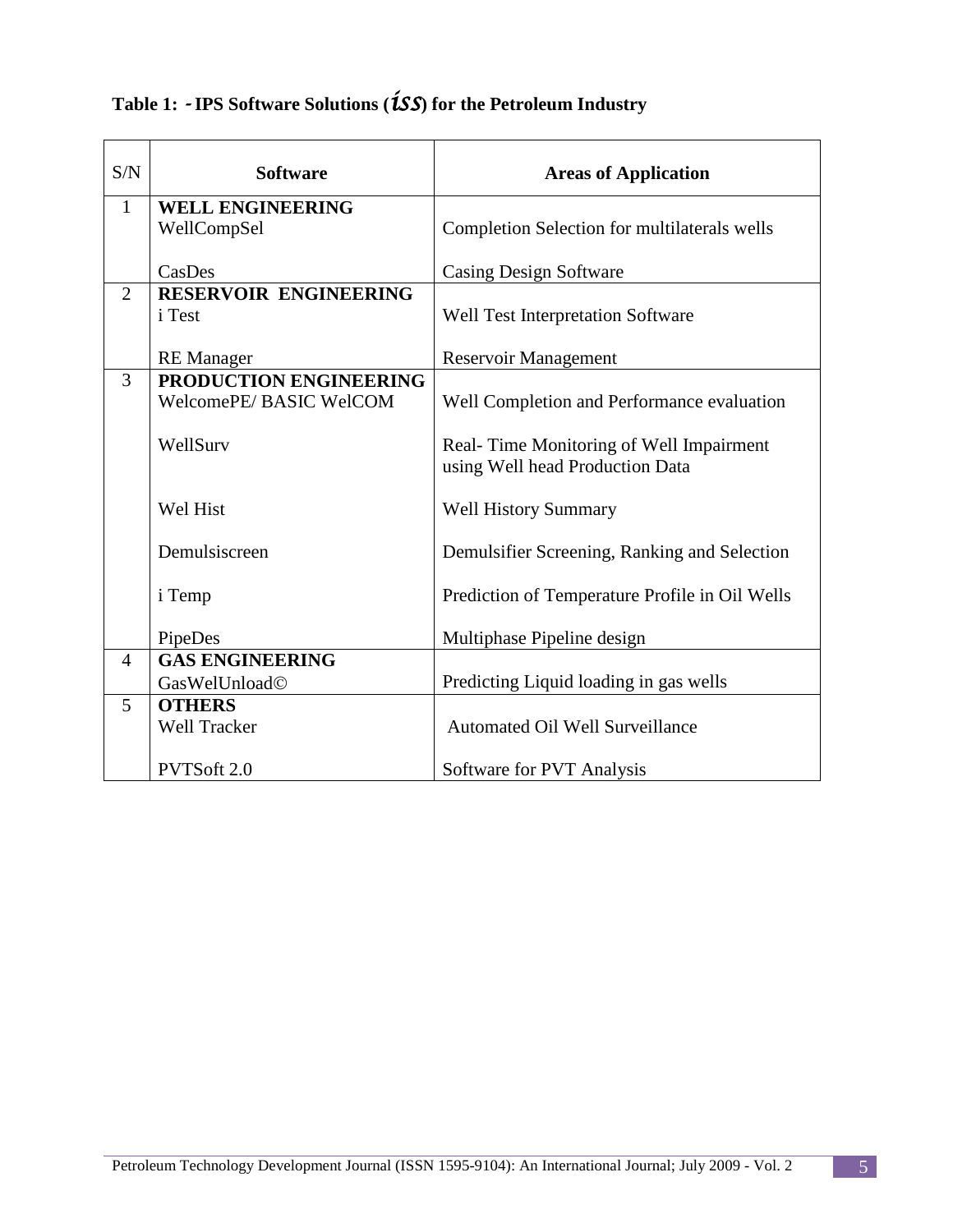### **Table 2: Some Current Software in the Petroleum Industry**

| S/N            | <b>SOFTWARE</b>                       | <b>AREAS OF APPLICATIONS</b>                                                                                                                                            |
|----------------|---------------------------------------|-------------------------------------------------------------------------------------------------------------------------------------------------------------------------|
| $\mathbf{1}$   | <b>FAST WELL TEST</b>                 | A user friendly software for well test analysis, (Gas, Oil or<br>Water) interpretation.                                                                                 |
| $\overline{2}$ | GASWAT/OILWAT*                        | For material balance calculations in oil reservoirs with gas<br>cap & water influx. Also use graphical methods to calculate<br>original oil in-place & aquifer constant |
| 3              | <b>System Analysis Model</b><br>(SAM) | Used in production optimization design                                                                                                                                  |
| $\overline{4}$ | SAPHIR*                               | Used for reservoir well test analysis and interpretations                                                                                                               |
| 5              | PAYZONE DRILLING<br><b>SIMULATOR</b>  | It simulates the drilling of an oil or gas well by calculating<br>the rate of penetration $\&$ wear of the drill bits as a function<br>of the rock being drilled.       |
| 6              | <b>CMG</b>                            | Reservoir simulator used to simulate isothermal Darcy's<br>flow in three $(3)$ dimension                                                                                |
| $\overline{7}$ | <b>TOPAZ</b>                          | Software for production forecasting using decline curve<br>Analysis                                                                                                     |
| 8              | <b>ECLIPSE*</b>                       | Used for reservoir simulation of PVT data and black oil.                                                                                                                |
| 9              | PETREL*                               | An all encompassing package for reservoir simulation, well<br>Engineering.                                                                                              |
| 10             | PERFORM*                              | Used for well optimization & productivity and for IPR<br>performance evaluation.                                                                                        |
| 11             | <b>FAST VOLUMETRIC</b>                | Used for volumetric calculation of oil and gas initial in-<br>place. It uses rock properties & initial volume factor.                                                   |
| 12             | <b>FAST PIPER</b>                     | Used to account for wellbore deliverability forecasting to<br>gathering system forecasting incorporating the reservoir,<br>wellbore and gathering system effect.        |
| 13             | <b>WINGLUE</b>                        | Production software used for Gas lifts optimization in oil &<br>gas wells.                                                                                              |
| 14             | <b>AUTOMATE</b>                       | Reservoir analysis software used for well test analysis and<br>interpretation.                                                                                          |
| 15             | <b>SS2000</b>                         | Production package that helps in controlling $&$ checkmating<br>sand production in oil wells.                                                                           |
| 16             | <b>WORKBENCH</b>                      | Used in production decline analysis.                                                                                                                                    |
| 17             | HYSYS*                                | Used for well planning and completion design software,<br>process simulation and design                                                                                 |
| 18             | <b>PDMS</b>                           | Multidisciplinary Plant design Management Software for<br>maximum productivity,                                                                                         |
| 19             | <b>CRYSTAL BALL*</b>                  | Used for Petroleum Economic Analysis                                                                                                                                    |

\*software used by IPS students

Continuation of Table 2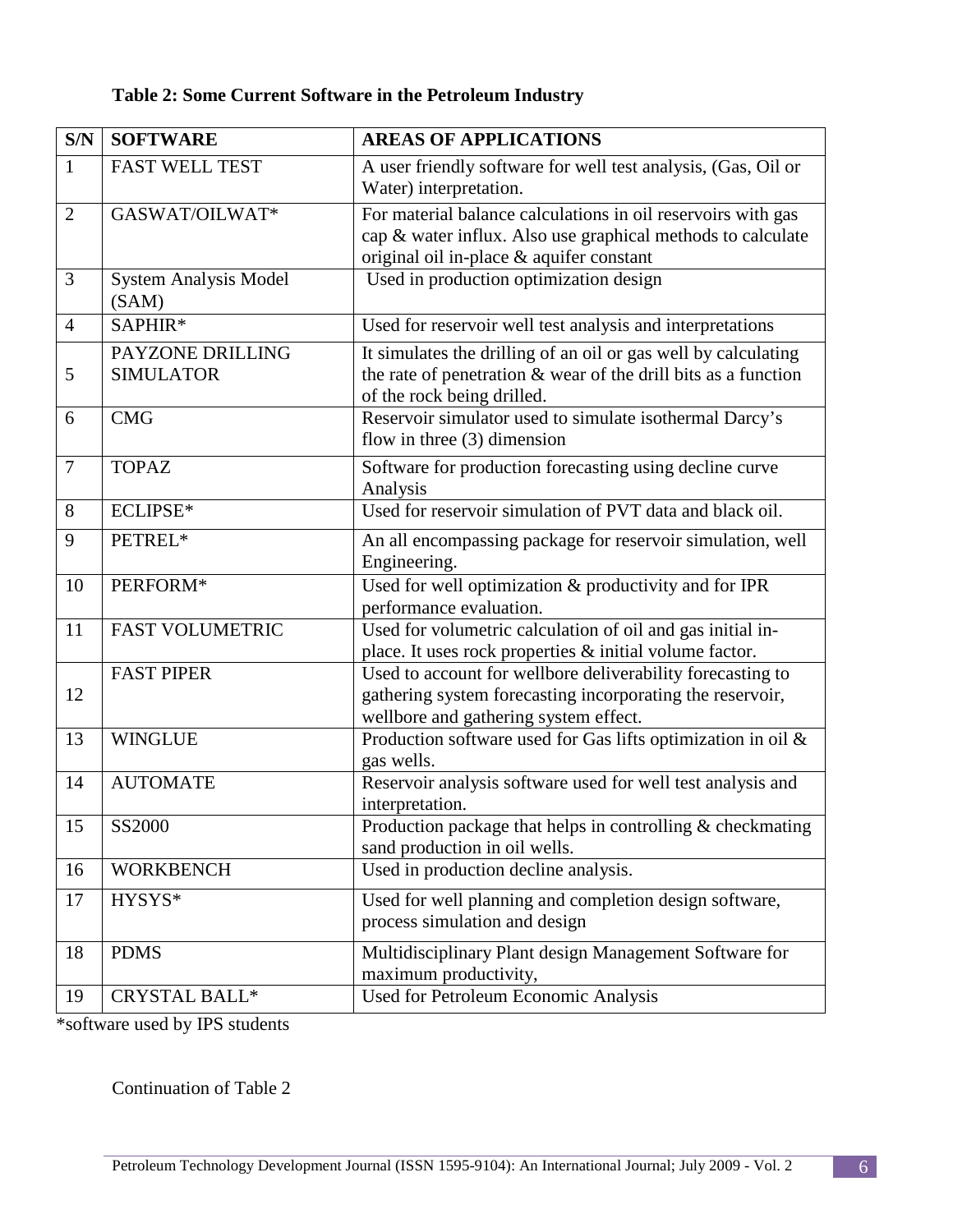| S/N | <b>SOFTWARE</b>                   | <b>AREAS OF APPLICATIONS</b>                                 |
|-----|-----------------------------------|--------------------------------------------------------------|
| 20  | <b>Fast CBM (Coalbed Methane)</b> | Estimates reserves and generate forecasts for new play.      |
|     | Reservoir Analysis)               | Analyze production and pressure data for producing           |
| 21  | Aspen Flare System Analyzer       | Enables engineers to perform steady-State design, rating, or |
|     |                                   | debottlenecking of single or multiple flare and vent systems |
| 22  | <b>Fast Virtual Wellbore</b>      | Optimize your wellbore for single and multiphase flow with   |
|     | Optimization                      | various flow paths and operating conditions                  |
| 23  | Aspen Hysys Pipeline              | Integrates powerful capabilities for single and multiphase   |
|     | Hydraulics-PIPESYS                | pipeline flow modeling                                       |
| 24  | Fast Vali Data                    | For data preparation and reporting, import large data files, |
|     |                                   | generate pressure data reports and perform gradient analysis |
| 25  | Emeraude <sup>*</sup>             | Kappa Software for interpretation of PLT surveys             |